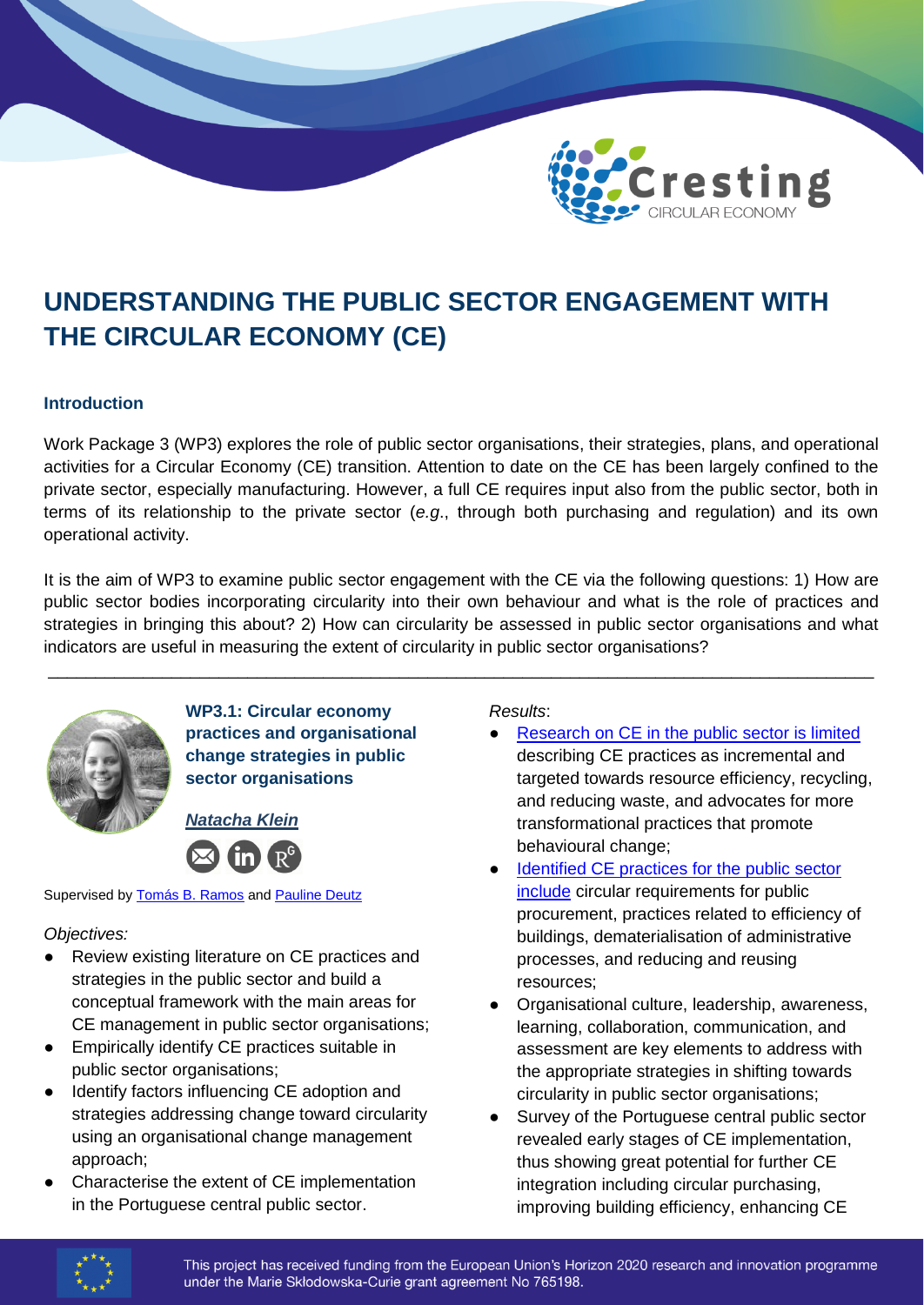

communication and assessment, and rethinking the role of employees and the bureaucratic governance structures of the public sector.



#### **WP3.2: Circular Economy assessment in public sector organisations**  *Hinrika Droege*



Supervised by **Tomás B. Ramos** and [Andrea Raggi](mailto:a.raggi@unich.it)

#### *Objectives:*

- Understanding how the topic of CE appears on the agenda of public sector organisations;
- Analysing current CE assessments for public sector organisations;
- Developing with stakeholders a sector specific CE assessment framework for public sector organisations;
- Identifying challenges for CE assessment in public sector organisations and strategies to overcome them.

#### *Results:*

- Engaged individuals can play a significant role [in anchoring the topic of CE](https://onlinelibrary.wiley.com/journal/10990836) on the agenda of public sector organisations and can drive implementation of initiatives;
- CE assessment literature does not focus on [public sector organisations](https://www.taylorfrancis.com/chapters/edit/10.4324/9781003158837-17/systematic-literature-review-circular-economy-performance-assessment-public-sector-organizations-hinrika-droege-andrea-raggi-tomás-ramos) and there are very few contributions on this topic
- Important areas for CE assessment in public [sector organisations](https://onlinelibrary.wiley.com/doi/10.1002/csr.2140) are resources, operations and processes, as well as social and employee related activities;
- [Collaboration is key](https://onlinelibrary.wiley.com/doi/10.1002/csr.2140) for understanding and driving CE assessment in public sector organisations.
- CE assessment implementation in public sector organisations still faces [challenges](https://www.mdpi.com/2071-1050/13/3/1182) that need to be overcome

#### **CE in public sector organisations**

Circularity can take many forms in the public sector. Nevertheless, during our research, we have identified several areas common to public sector organisations in the literature and have built a framework of a public sector organisation as a multidimensional system transitioning to circularity with areas that are essential to address for CE implementation (Klein et al., 2020).



Figure 1: Conceptual framework of CE in public sector organisations Public sector organisations purchase resources (products, services and works) via public procurement processes in which requirements based on CE principles can be selected by public procurers to encourage suppliers to deliver circular products and services.

Also, public sector organisations consist of various processes and operations that can be optimised in resource and energy use, that can be dematerialised, and that can incorporate circular practices in everyday tasks in the workplace. Collaboration with other organisations like markets, suppliers, local and national associations is crucial to establish circularity. Technical efficiency-oriented practices as well as human-centred CE practices focusing on consumption and sharing behaviours are important for public employees (Klein et al., 2021a).

The areas related to strategy and management, human resources, assessment and communication, and the various contexts in which public sector organisations operate have the potential to drive or slow the implementation of circular practices in public sector organisations.

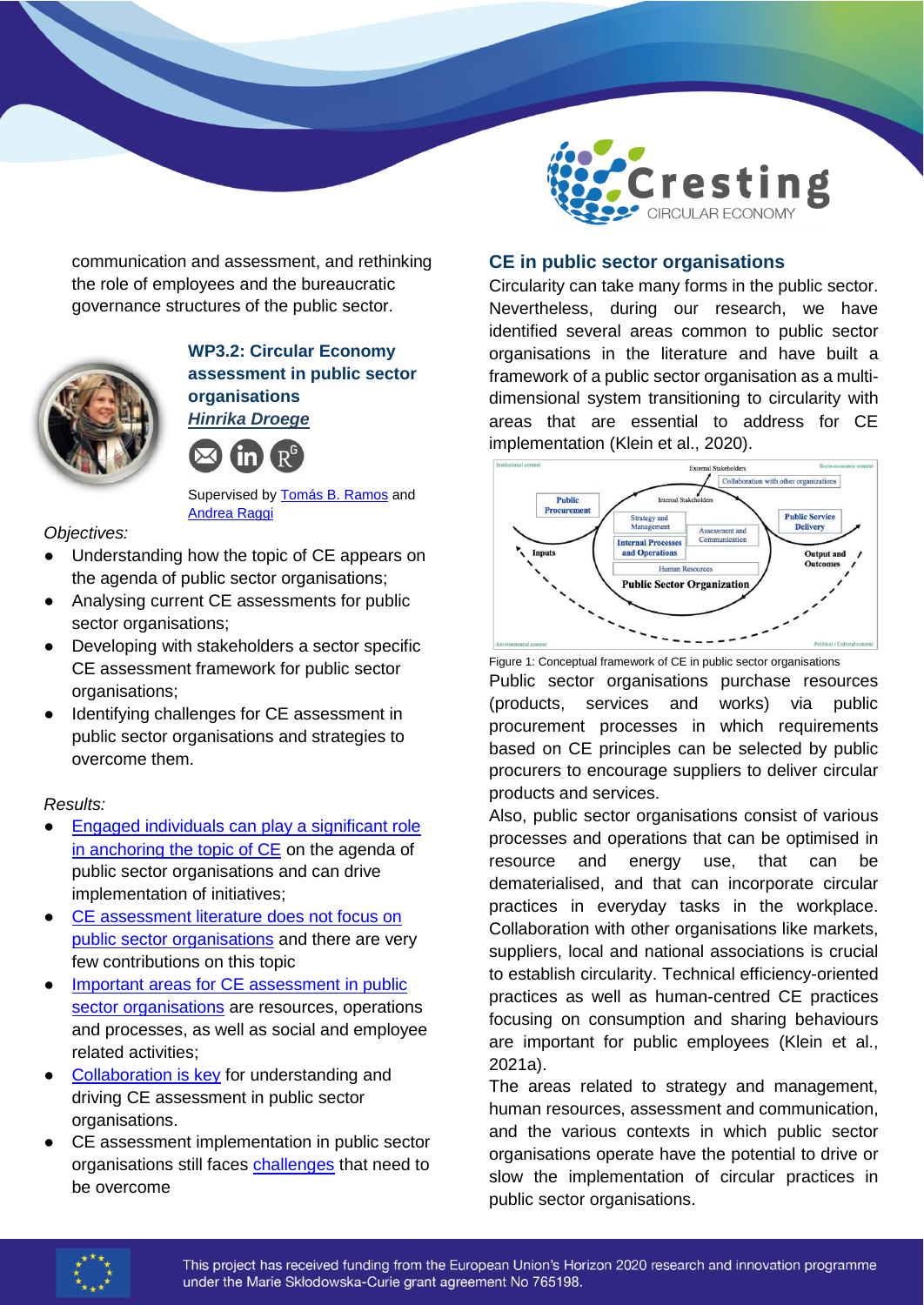

A deeply rooted bureaucratic culture with longestablished rules and rigid procedures has been identified as a significant barrier for the public sector. Siloed organisational structures and constraints from short-term political cycles have also been identified as major obstacles for change towards circularity. Thus, suggestions include creating collaborative cross-departmental and crossorganisational governance dynamics with trained employees and managers encouraged to be part of an assessed, monitored and communicated CE transition in the public sector organisations (Klein et al., 2021b). This research enables a holistic view on CE change processes in public sector organisations.

## **CE assessment in public sector organisations**

The inclusion of CE assessment in public sector organisations can drive the CE transition by evaluating and communicating an organisation's progress (Droege et al., 2021c). It is crucial to assess the CE engagement of public sector organisations to be able to design and prioritise circular solutions that can contribute to sustainable development based on actual evidence (Droege et al., 2021d). Literature on CE assessment suggests several assessment tools and measures, most commonly indicators. They should be clear, unambiguous, and provide a basis for comparison. Worldwide, experts share the understanding that assessment can ease transition. They highlight the effect of systemising existing CE efforts and knowledge, providing a standardised CE language, simplifying CE information exchange, facilitate learnings between departments and organisations or by providing a basis for organisational and regulatory change. Recent works reviewed CE assessment and identified there is no generally accepted conceptualisation for CE performance and there is no commonly accepted CE assessment framework for the micro level (e.g. Droege et al., 2021a).

Together with the Portuguese public sector organisations we co-developed a CE assessment framework as a departure point for CE assessment in public sector organisations and we identified current challenges for CE assessment implementation.

The framework covers the following components: (i) a system definition; (ii) a definition of 35 CE assessment elements; (iii) CE assessment targets; and (iv) CE indicators. The framework contributes to the understanding of circularity from a public sector perspective considering three key aspects: resources, operations and processes, as well as social and employee related activities. Implications for CE assessments in the public and private sector encompass the importance for an early involvement of stakeholders to get a sector specific perspective, the need to address user-friendliness and the requirement for continuous testing of CE assessments.

Currently cultural barriers, particularly a lack of public and political pressure, as well as a resistance towards change, are considered the main challenges for CE assessment implementation. Cultural challenges drive structural ones such as a lack of leadership commitment, the voluntary nature, and a missing clear governance for CE assessment. Technical and financial challenges, contrary to previous findings of the literature, are not prioritised and are seen as a result of the cultural and structural challenges (Droege et al., 2021b). Overall, the research suggests that CE assessment is often a discussion among academics and highly specialised practitioners. In order to drive its implementation, the debate has to involve stakeholders beyond expert circles to trigger awareness for its necessity and to facilitate usage for a broader audience.

## **Recommendations**

#### *To academia:*

1. **Use the conceptual framework in Figure 1 to guide their research interest** and focus on specific areas of a public sector organisation, to